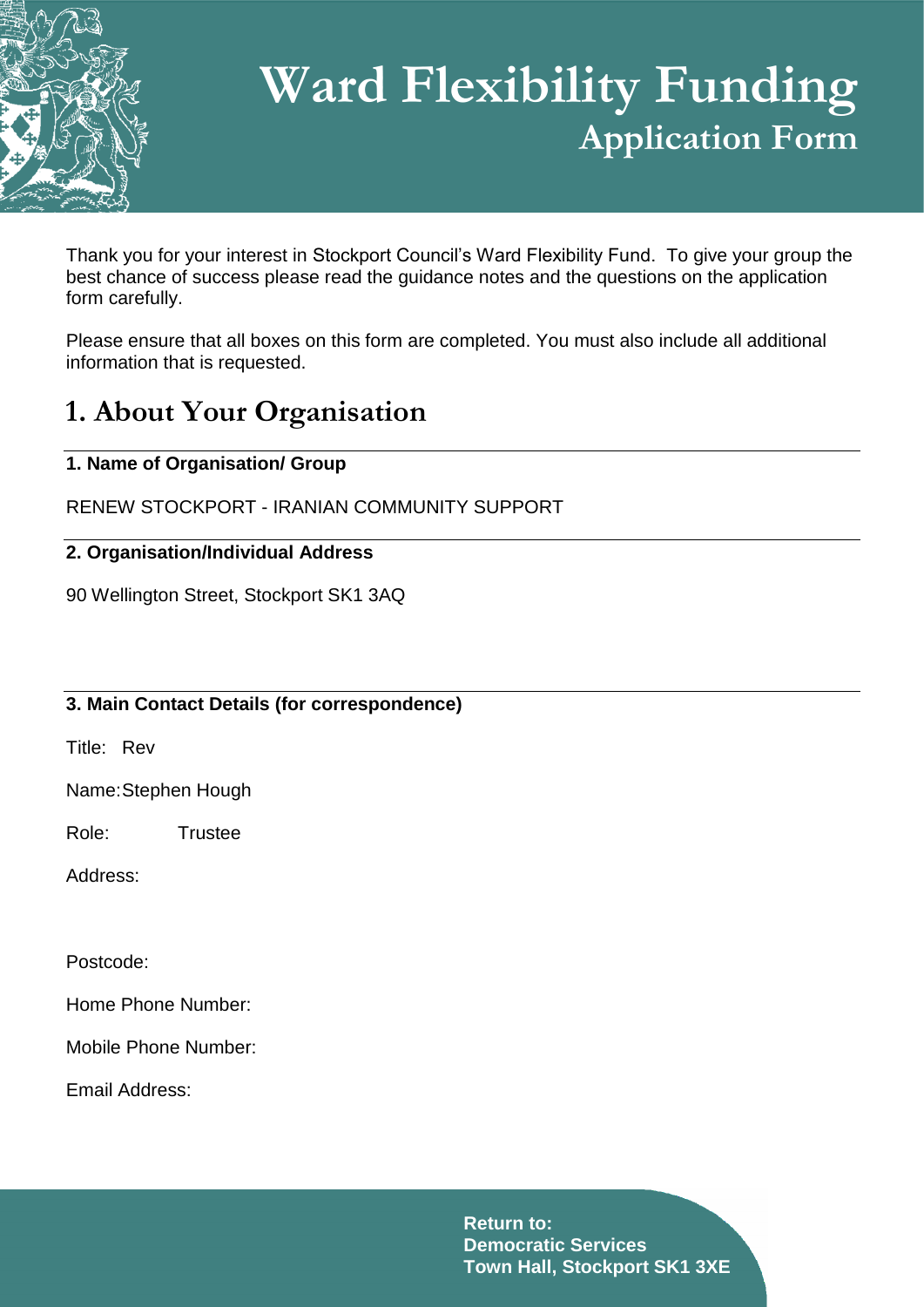#### **4. Please provide your bank account details**

Account Name:

Account Number:

Sort Code:

#### **5. What is the status of your Organisation/ Group?**  *Please Tick*

| A New Group                           | <b>Voluntary Organisation</b>              |  |
|---------------------------------------|--------------------------------------------|--|
| A Registered Charity<br>No. 1068180   | <b>Company Limited by Guarantee</b><br>No. |  |
| <b>Applying for Charitable Status</b> | <b>Unregistered Association</b>            |  |
| <b>Friendly Society</b>               | Other (Please specify)                     |  |
| <b>Housing Association</b>            |                                            |  |

#### **6. Please describe the main activities of your Organisation/ Group**

To relieve homelessness, support mental wellbeing and those struggling with addiction and support for asylum seekers and refugees.

#### **7. When was your Organisation/Group established? 2020**

### **8. Does your organisation have the following policies and procedures in place?**

*If you are awarded a grant you will be required to send copies of all relevant documents as part of the grant agreement.*

| A governance/management committee              |   |
|------------------------------------------------|---|
| A Constitution/governing document/set of rules |   |
| An Equal Opportunities Policy                  | Χ |
| A Child Protection Policy (where necessary)    |   |
| A Health and Safety Public liability           |   |

## **2. About Your Application**

**9. Please give us a brief description of your proposed/planned project or activity**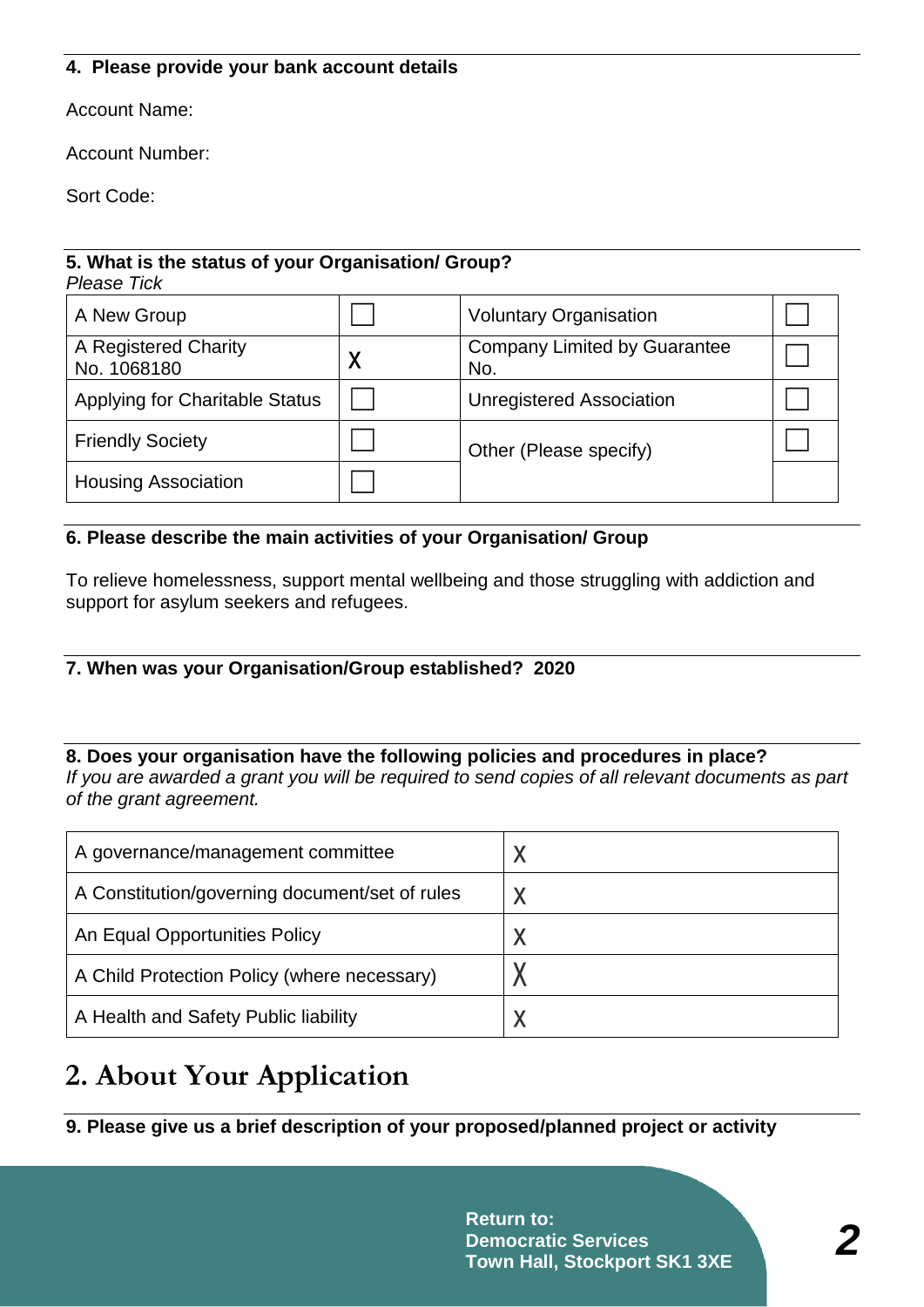*We want to facilitate and train refugees and asylum seekers to enable them to perform amateur dramatics and be able put on a performance. We believe this will help the refugee community to keep in touch with their Persian culture and prevent social isolation.* 

#### **10. Who will benefit from this grant?**

*The main beneficiaries will be local refugees and asylum seekers plus the wider community who will be able to watch the actual performances.*

#### **10(a) How Many Stockport residents will benefit?**

We know there are around 300 farsi speakers in Stockport so we plan to put on 5 performances in a venue that holds 50 to 60 people.

#### **10(b) Are there any restrictions on who will benefit from the funding?**  If we can pay for the costs of the production by this funding then we can keep the costs of the tickets down so that no-one is excluded from the audience.

#### **11. Your Project's Budget**

*Please provide a breakdown of cost for your project including VAT where applicable and submit any estimates for the purchase of equipment or work to be done.*

#### **11(a) How much will the project/activity cost in total?** £10,000

#### **11(b) Tell us about other any other sources of income you have already applied for or raised so far in relation to this project**

None so far

#### **12. How much are you applying for from the Ward Flexibility Budget? £1,000**

#### **12(a) If the amount you are applying for covers only part of the project/activity, then please tell us how do you intend to fund any shortfall?**

we are going to approach local companies to sponsor the event and we are going to submit applications to other funders such as the local network fund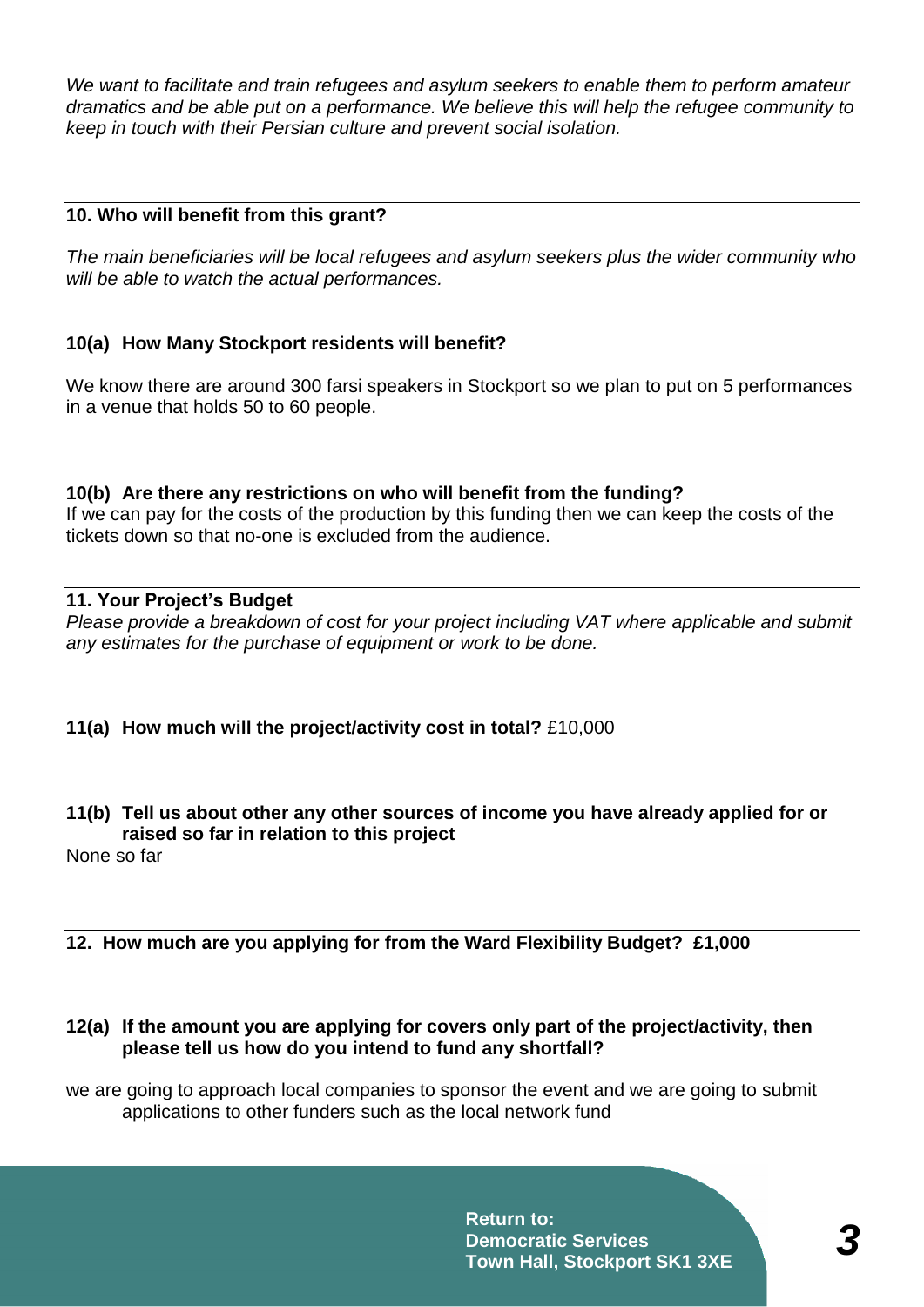#### **13. What is the planned timescale for spending this grant?**

we started rehearsals in February 2022 and we plan to put the performance on in November 2022.

**Start** Finish

> **Return to: Democratic Services Town Hall, Stockport SK1 3XE**

*4*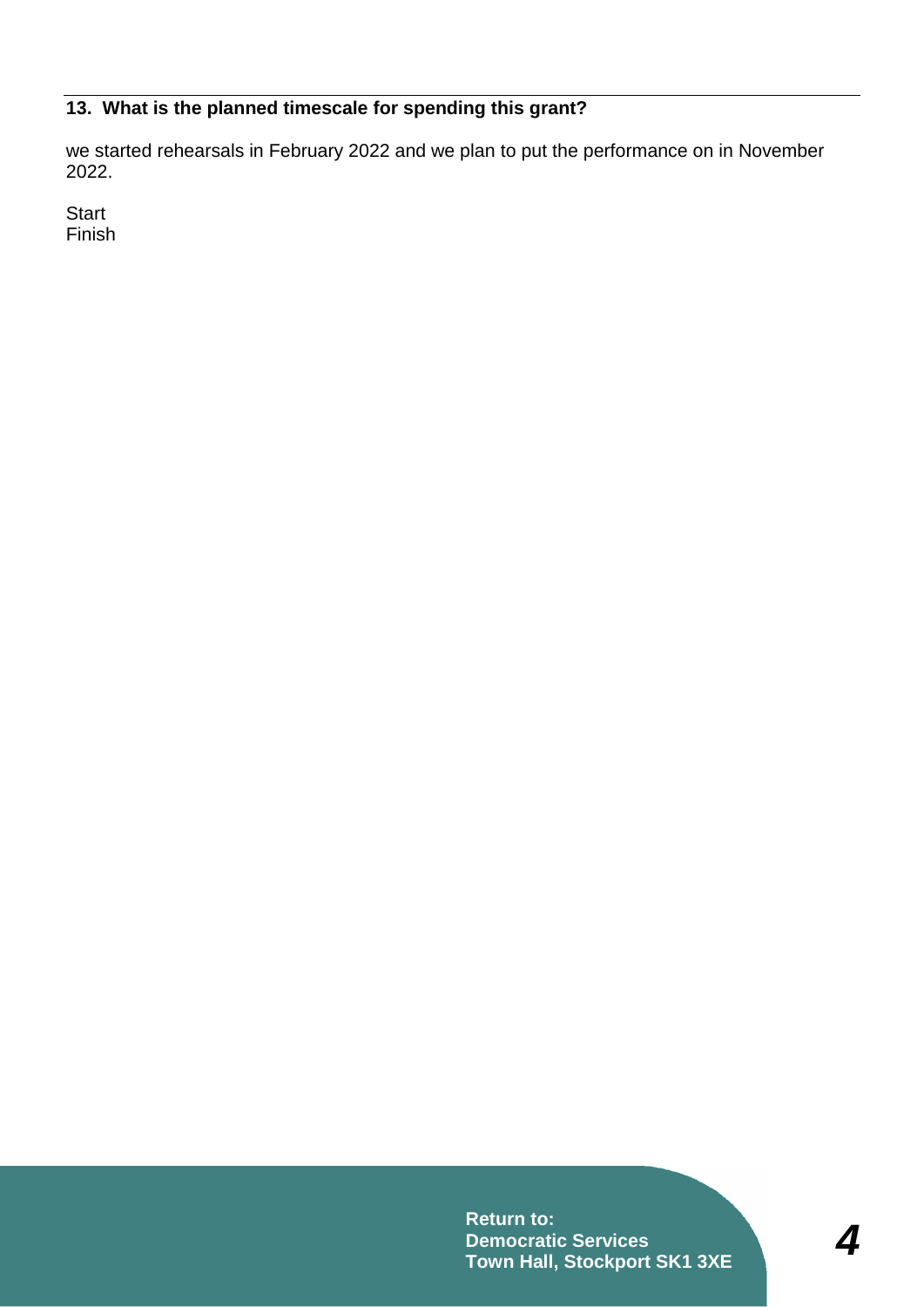# **3. Which Wards are you Applying to?**

*You may tick more than one box. Please note that no grant of more than £1,000 in totality will ordinarily be made.*

Please tell us for each ward you wish to make an application to:-

- **(a) how many people will benefit in that ward; and**
- **(b) what proportion of funding from your overall application you are seeking from each ward.**

|                                                          |              | <b>Number of</b><br>beneficiaries | How much<br>funding you<br>are seeking |
|----------------------------------------------------------|--------------|-----------------------------------|----------------------------------------|
| <b>Bramhall &amp; Cheadle Hulme South Area Committee</b> |              |                                   |                                        |
| <b>Bramhall North</b>                                    | X            | 25                                | £100                                   |
| <b>Bramhall South &amp; Woodford</b>                     | X            | 25                                | £100                                   |
| <b>Cheadle Hulme South</b>                               | χ            | 25                                | £100                                   |
| <b>Central Stockport Area Committee</b>                  |              |                                   |                                        |
| <b>Brinnington &amp; Central</b>                         | $\mathsf{x}$ | 25                                | £100                                   |
| Davenport & Cale Green                                   | X            | 50                                | £200                                   |
| Edgeley & Cheadle Heath                                  | X            | 50                                | £200                                   |
| Manor                                                    | X            | 50                                | £200                                   |
| <b>Cheadle Area Committee</b>                            |              |                                   |                                        |
| Cheadle & Gatley                                         |              |                                   | £                                      |
| <b>Cheadle Hulme North</b>                               |              |                                   | £                                      |
| <b>Heald Green</b>                                       |              |                                   | £                                      |
| <b>Heatons &amp; Reddish Area Committee</b>              |              |                                   |                                        |
| <b>Heatons North</b>                                     |              |                                   | £                                      |
| <b>Heatons South</b>                                     |              |                                   | £                                      |
| <b>Reddish North</b>                                     |              |                                   | £                                      |
| <b>Reddish South</b>                                     |              |                                   | £                                      |
| <b>Marple Area Committee</b>                             |              |                                   |                                        |
| Marple North                                             |              |                                   | £                                      |
| <b>Marple South</b>                                      |              |                                   | £                                      |
| <b>Stepping Hill Area Committee</b>                      |              |                                   |                                        |
| <b>Hazel Grove</b>                                       |              |                                   | £                                      |
| Offerton                                                 |              |                                   | £                                      |
| <b>Stepping Hill</b>                                     |              |                                   | £                                      |
| Werneth Area Committee                                   |              |                                   |                                        |
| Bredbury & Woodley                                       |              |                                   | £                                      |
| <b>Bredbury Green &amp; Romiley</b>                      |              |                                   | £                                      |
| <b>Totals</b>                                            |              |                                   | £1000                                  |

This total should add up to the figure you provided in **Question 12**

> **Return to: Democratic Services Town Hall, Stockport SK1 3XE**

*5*